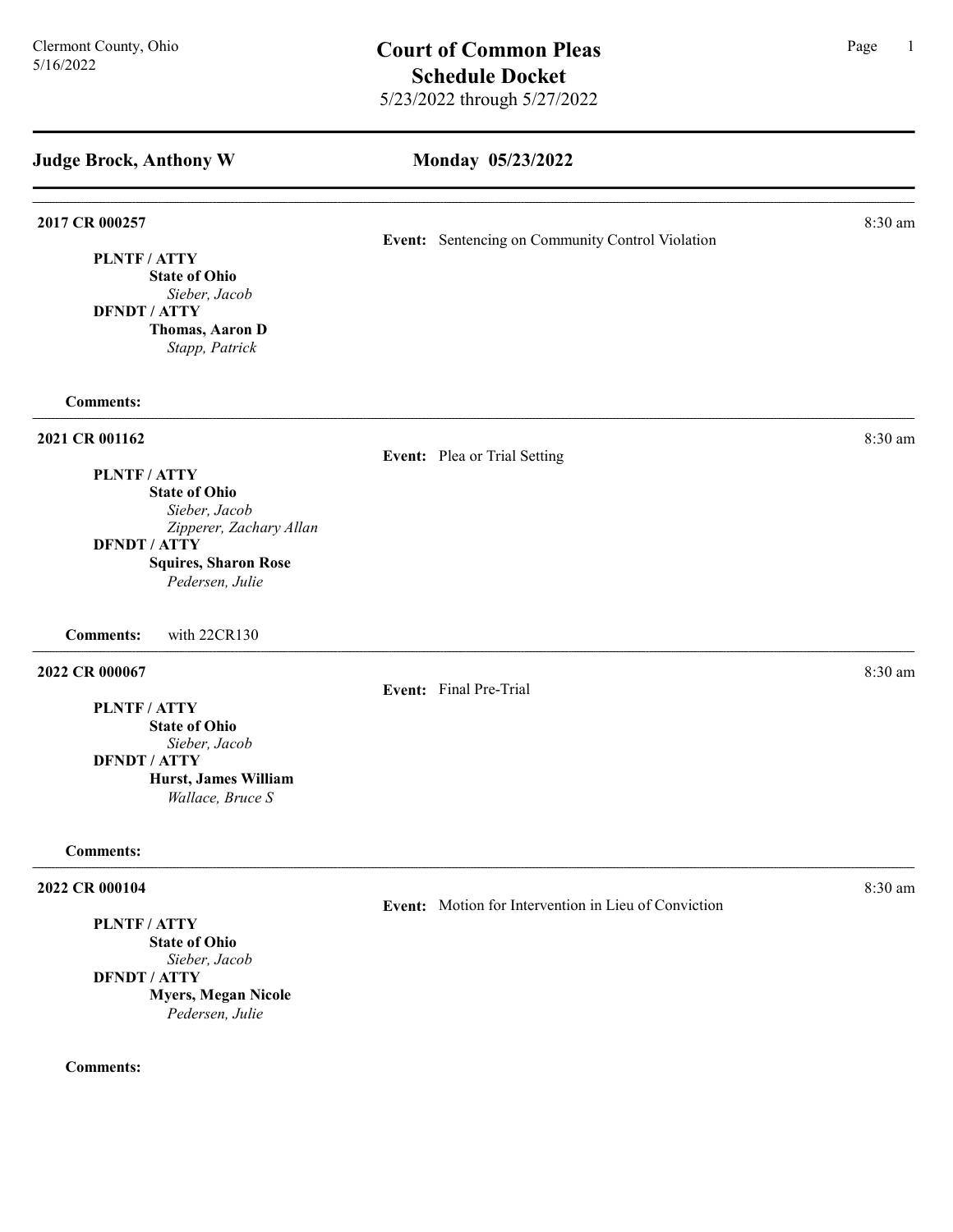| <b>Judge Brock, Anthony W</b>                            | Monday 05/23/2022            |           |
|----------------------------------------------------------|------------------------------|-----------|
| 2022 CR 000130                                           |                              | 8:30 am   |
| PLNTF/ATTY                                               | Event: Plea or Trial Setting |           |
| <b>State of Ohio</b>                                     |                              |           |
| Sieber, Jacob<br><b>DFNDT / ATTY</b>                     |                              |           |
| <b>Squires, Sharon R</b>                                 |                              |           |
| Pedersen, Julie                                          |                              |           |
| <b>Comments:</b><br>with 21CR1162                        |                              |           |
| 2022 CR 000289                                           |                              | 8:30 am   |
| PLNTF/ATTY                                               | Event: Plea or Trial Setting |           |
| <b>State of Ohio</b>                                     |                              |           |
| Sieber, Jacob                                            |                              |           |
| <b>DFNDT / ATTY</b>                                      |                              |           |
| Ellis, Joshua Ryan<br>Pedersen, Julie                    |                              |           |
| <b>Comments:</b>                                         |                              |           |
| 2022 CVE 00220                                           |                              | $8:30$ am |
|                                                          | Event: Status Conference     |           |
| PLNTF / ATTY<br><b>KeyBank National Association</b>      |                              |           |
| Epling, Joshua J                                         |                              |           |
| Haessig, Douglas A                                       |                              |           |
| <b>DFNDT / ATTY</b>                                      |                              |           |
| <b>Caudill, Donald P</b><br><b>Caudill, Ashlee</b>       |                              |           |
| <b>Rocket Mortgage LLC</b>                               |                              |           |
| Fornash, Ellen L                                         |                              |           |
| <b>Wells Fargo Bank NA</b>                               |                              |           |
| <b>Treasurer of Clermont County</b><br>Fountain, Jason A |                              |           |
| <b>Auditor of Clermont County</b>                        |                              |           |
| Fountain, Jason A                                        |                              |           |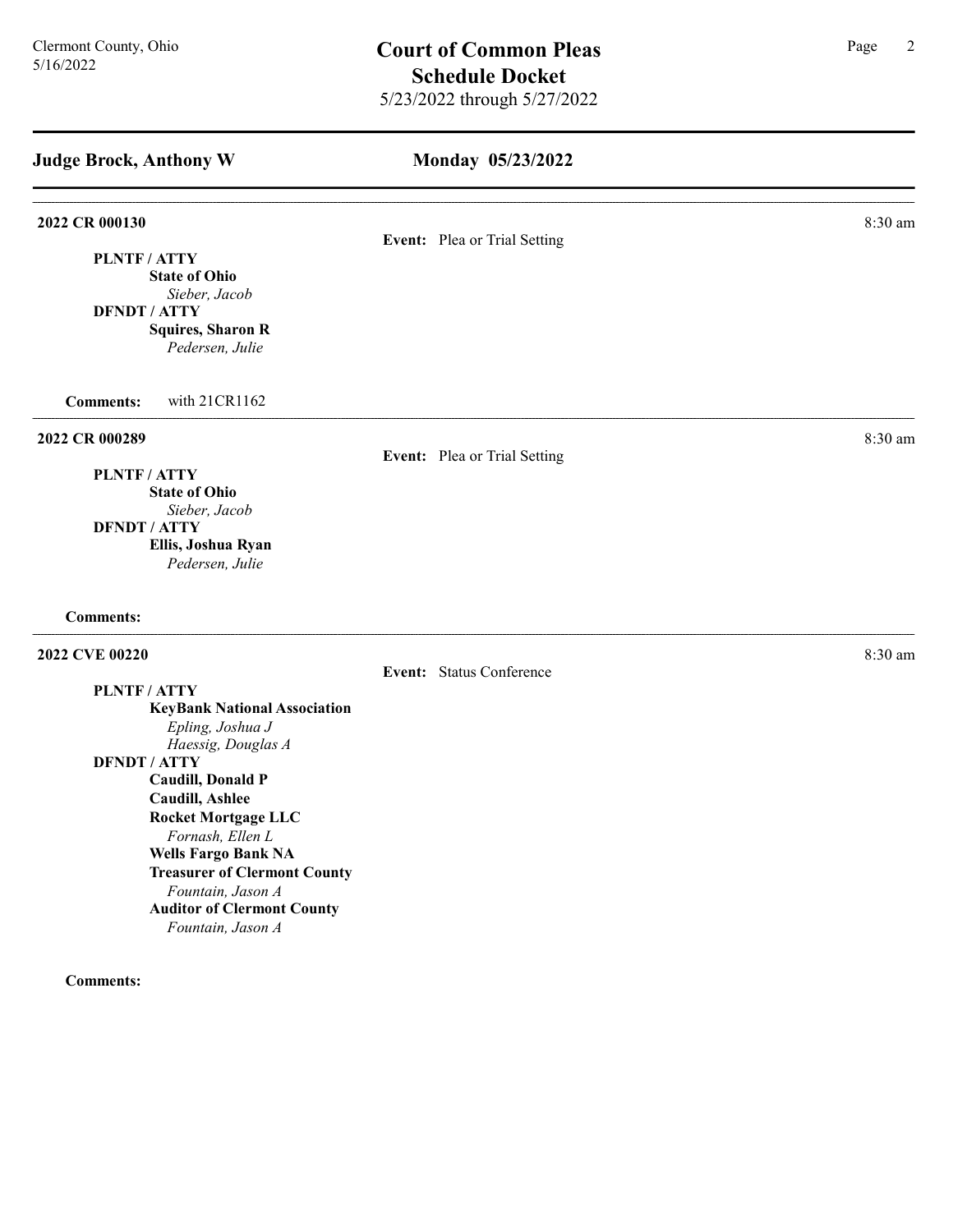## Monday 05/23/2022

### 2022 CVE 00262 8:30 am 2022 2022 CVE 00262

Event: Status Conference

# PLNTF / ATTY Newrez LLC dba Shellpoint Decker, Austin R

DFNDT / ATTY Unknown Administrator Gullett, Doreen John Doe Name Unknown Iredale, Daniel Jill Doe Name Unknown Iredale, David Janet Doe Name Unknown Iredale, Douglas Jean Doe Name Unknown Jane Doe Name Unknown Clermont County Treasurer Fountain, Jason A

Comments:

2022 CR 000038 9:00 am 2022 CR 000038

PLNTF / ATTY

State of Ohio Sieber, Jacob DFNDT / ATTY Cole, Sterling Ray Pedersen, Julie

Comments:

Event: Sentencing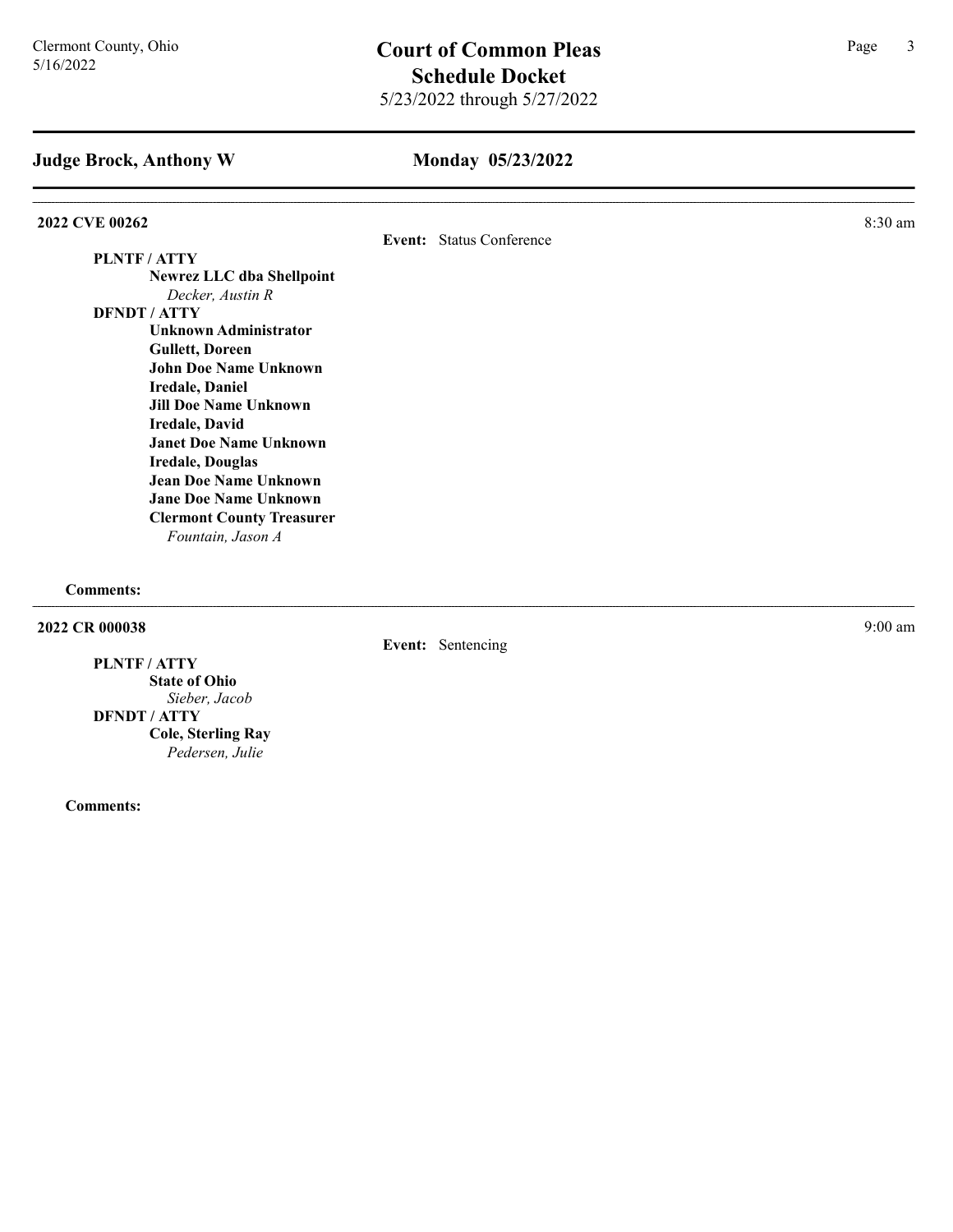## Tuesday 05/24/2022

**2021 CVC 00962** 8:30 am **8:30 am** 

PLNTF / ATTY

Rivers, Amanda Alexander, Jim

DFNDT / ATTY Batavia Local School District Weil, Rick L Batavia Board of Education Weil, Rick L Neal, Michael

#### Comments:

2021 CVH 00802 8:30 am

Event: Status Conference

Event: Status Conference

PLNTF / ATTY

Total Quality Logistics LLC Fiottman, Augustus Kulka, Kellie A DFNDT / ATTY Young, William Chance

#### Comments:

**2022 CVE 00141** 8:30 am **8:30 am** 

PLNTF / ATTY

New Rez LLC DBA Shellpoint Mortgage Servicing

Fornash, Ellen L

DFNDT / ATTY

Carter, Paul

Carter, Chantsey

State of Ohio Department of Taxation Byrne, Robert J Clermont County Treasurer Fountain, Jason A

Comments:

Event: Status Conference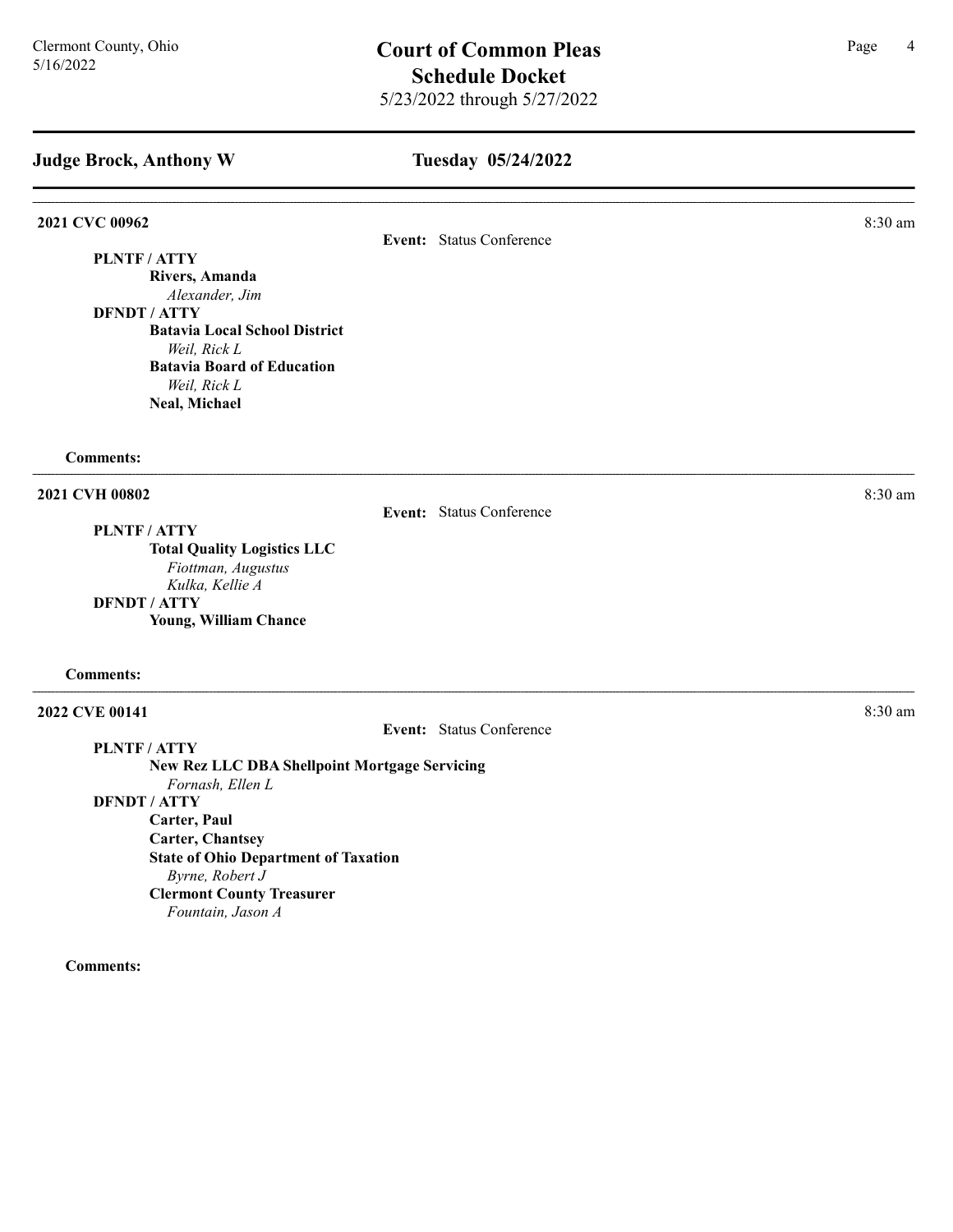# Tuesday 05/24/2022

### **2020 CVE 00214** 8:45 am **8**

Event: Status Conference

PLNTF / ATTY

Freedom Mortgage Corporation Epling, Joshua J Hegyes, Dean K DFNDT / ATTY Huffman, Tanisha

Segrist, Phoenix Woodland Streams Homeowners Association Myers, Magdalena E Treasurer of Clermont County Fountain, Jason A Auditor of Clermont County Fountain, Jason A

### Comments:

2021 CVD 01076 9:00 am

PLNTF / ATTY Hurdle, Christopher Kneflin, Christopher Martini, Brent P DFNDT / ATTY Mccloud, Stephanie Barber, Barbara L Solgen Power LLC Stender, Jonathan T

#### Comments:

#### **2018 CR 001160** 9:30 am 9:30 am 9:30 am 9:30 am 9:30 am 9:30 am 9:30 am 9:30 am 9:30 am 9:30 am 9:30 am 9:30 am 9:30 am 9:30 am 9:30 am 9:30 am 9:30 am 9:30 am 9:30 am 9:30 am 9:30 am 9:30 am 9:30 am 9:30 am 9:30 am 9:30

Event: Community Control Violation

Event: Scheduling Conference

#### PLNTF / ATTY State of Ohio

Sieber, Jacob

DFNDT / ATTY Pyles, Jarrod Edward Pedersen, Julie

Comments: with 20CR31 CCV and 21CR682 PTS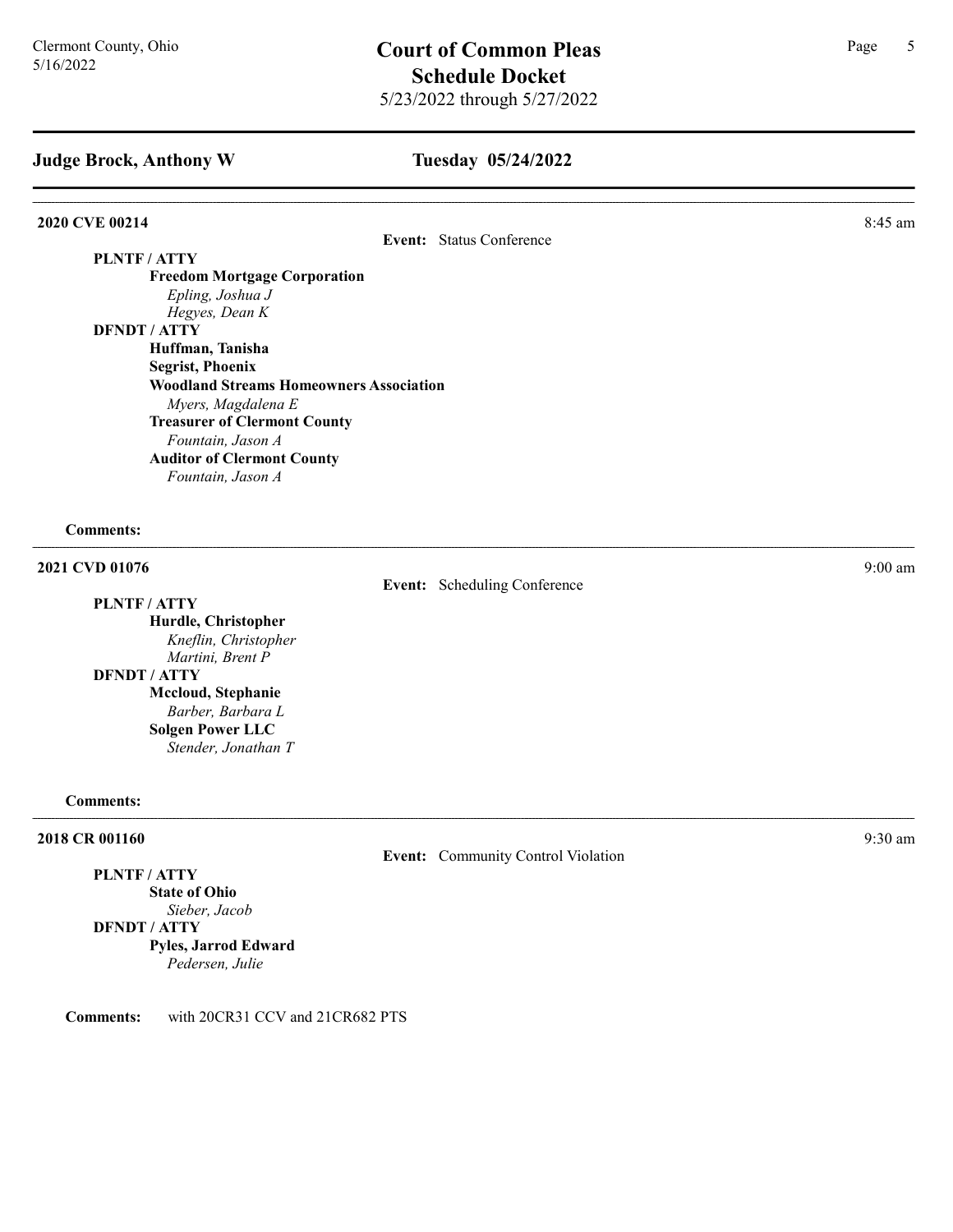# Tuesday 05/24/2022 Judge Brock, Anthony W **2019 CR 001116** 9:30 am 9:30 am 9:30 am 9:30 am 9:30 am 9:30 am 9:30 am 9:30 am 9:30 am 9:30 am 9:30 am 9:30 am 9:30 am 9:30 am 9:30 am 9:30 am 9:30 am 9:30 am 9:30 am 9:30 am 9:30 am 9:30 am 9:30 am 9:30 am 9:30 am 9:30 Event: Sentencing on Community Control Violation PLNTF / ATTY State of Ohio Sieber, Jacob DFNDT / ATTY Sams, Jennifer L Stapp, Patrick Comments: 2020 CR 000031 9:30 am 9:30 am 9:30 am 9:30 am 9:30 am 9:30 am 9:30 am 9:30 am 9:30 am 9:30 am 9:30 am 9:30 am 9:30 am 9:30 am 9:30 am 9:30 am 9:30 am 9:30 am 9:30 am 9:30 am 9:30 am 9:30 am 9:30 am 9:30 am 9:30 am 9:30 am Event: Community Control Violation PLNTF / ATTY State of Ohio Sieber, Jacob DFNDT / ATTY Pyles, Jarrod Edward Pedersen, Julie Comments: with 18CR1160 CCV and 21CR682 P/TS 2020 CR 000127 9:30 am 9:30 am 9:30 am 9:30 am 9:30 am 9:30 am 9:30 am 9:30 am 9:30 am 9:30 am 9:30 am 9:30 am 9:30 am 9:30 am 9:30 am 9:30 am 9:30 am 9:30 am 9:30 am 9:30 am 9:30 am 9:30 am 9:30 am 9:30 am 9:30 am 9:30 am Event: Disposition Hearing PLNTF / ATTY State of Ohio Sieber, Jacob DFNDT / ATTY Diem, Philip C Stapp, Patrick Comments: 2021 CR 000682 9:30 am 2021 9:30 am 2021 0 2021 6 2:30 am 3:30 am 3:30 am 3:30 am 3:30 am 3:30 am 3:30 am 3:30 am 3:30 am 3:30 am 3:30 am 3:30 am 3:30 am 3:30 am 3:30 am 3:30 am 3:30 am 3:30 am 3:30 am 3:30 am 3:30 am 3:30 Event: Plea or Trial Setting PLNTF / ATTY State of Ohio Sieber, Jacob DFNDT / ATTY Pyles, Jarrod E Pedersen, Julie

Comments: with 18CR1160 and 20CR31 CCV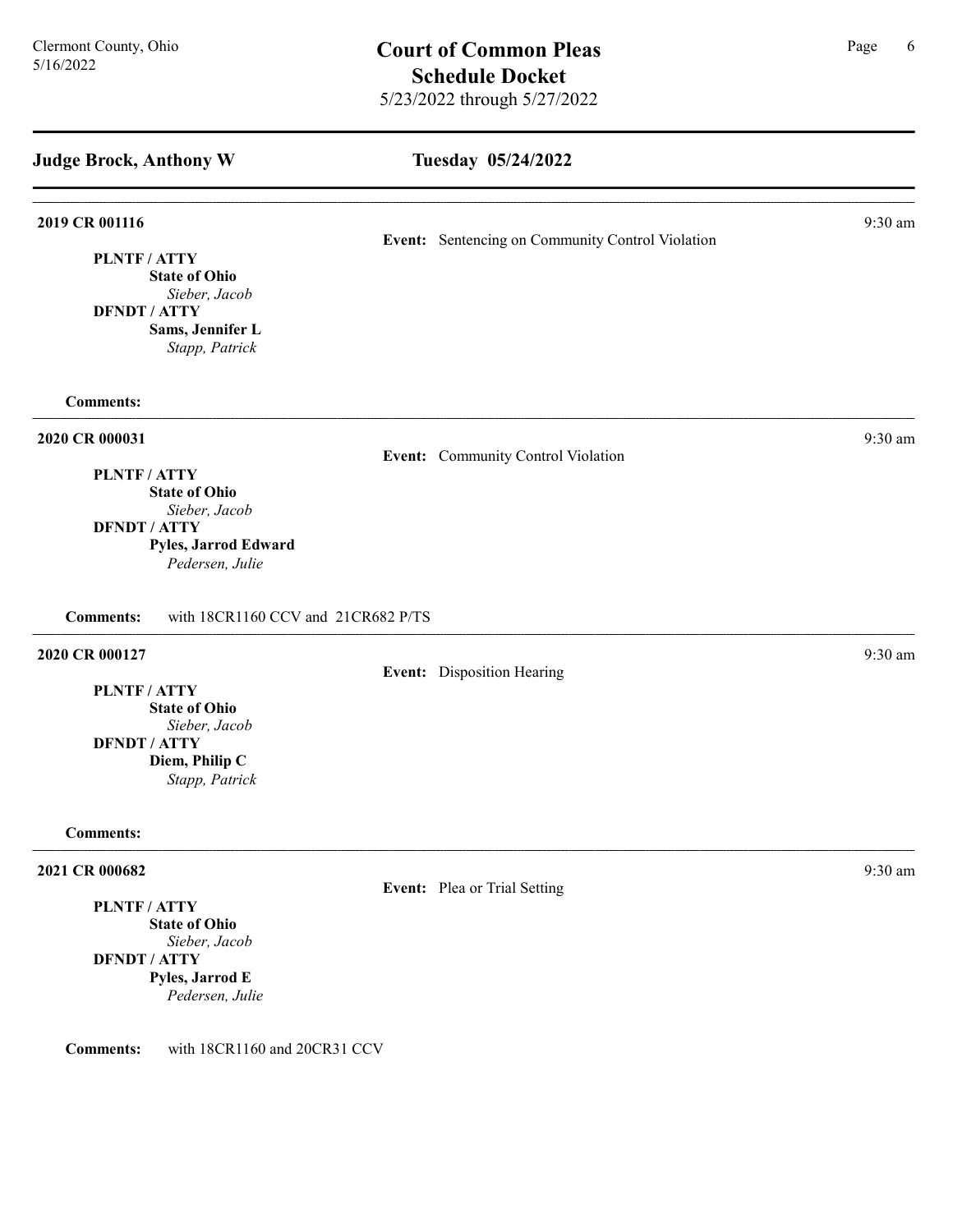Tuesday 05/24/2022 Judge Brock, Anthony W 2022 CR 000336 9:30 am 9:30 am 6.9 am 6.9 am 6.9 am 6.9 am 6.9 am 6.9 am 6.9 am 6.9 am 6.9 am 6.9 am 6.9 am 6. Event: Plea or Trial Setting PLNTF / ATTY State of Ohio Sieber, Jacob DFNDT / ATTY Ryder, Marc J Pedersen, Julie Comments: 2021 CR 000874 1:00 pm Event: Plea or Trial Setting PLNTF / ATTY State of Ohio Sieber, Jacob DFNDT / ATTY Guevara, Sarah L Karl, Robert D Comments: 2021 CR 000875 1:00 pm Event: Plea or Trial Setting PLNTF / ATTY State of Ohio Sieber, Jacob DFNDT / ATTY

Comments:

# 2022 CR 000264 1:00 pm

PLNTF / ATTY State of Ohio Sieber, Jacob DFNDT / ATTY Villatoro, Jose M Dawson, David L

Guevara, Selvin Fee, George

Comments:

Event: Plea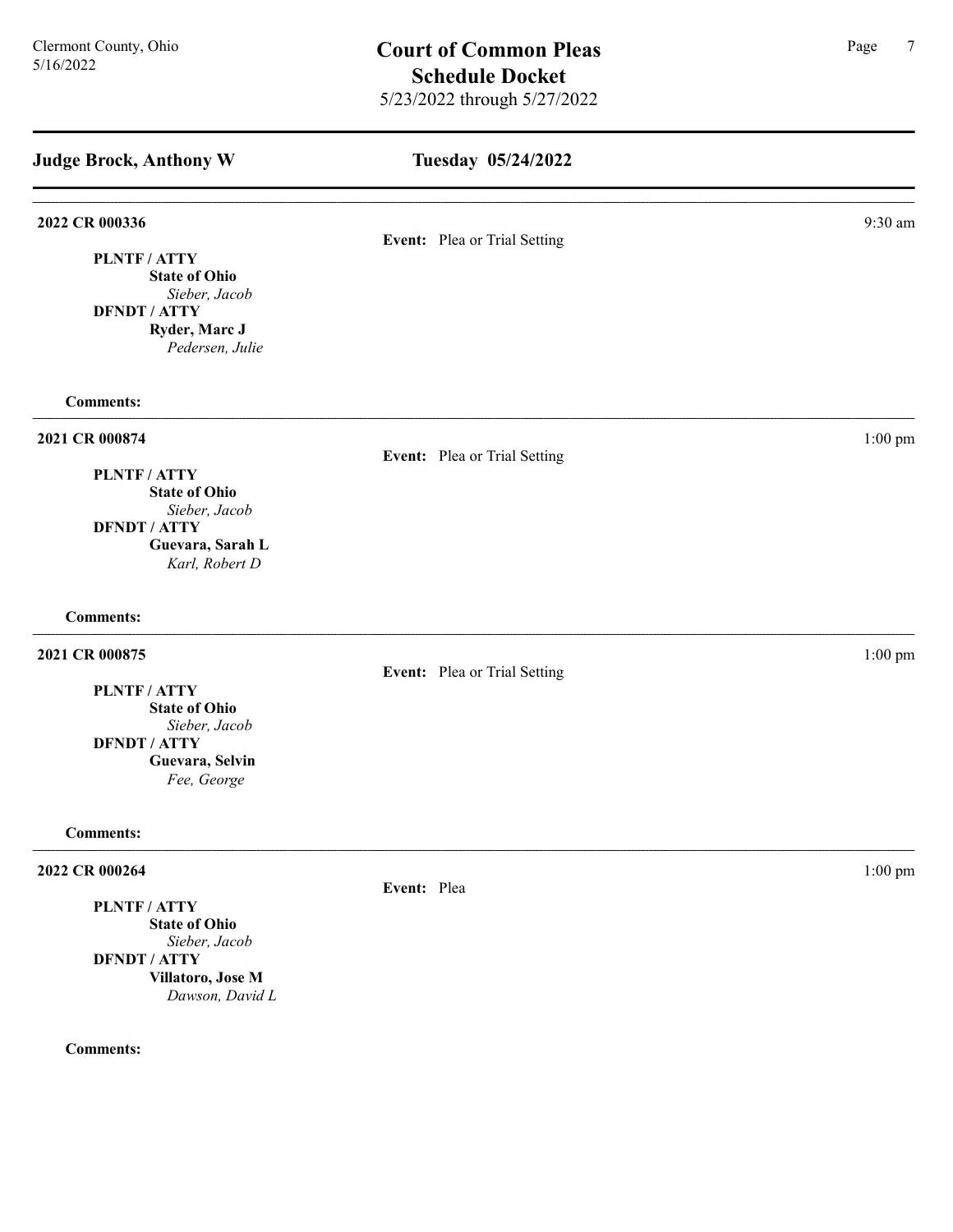| <b>Judge Brock, Anthony W</b>                                                                        | Wednesday 05/25/2022         |         |
|------------------------------------------------------------------------------------------------------|------------------------------|---------|
|                                                                                                      |                              |         |
| 2021 CR 000422                                                                                       |                              | 8:30 am |
| PLNTF / ATTY<br><b>State of Ohio</b><br>Sieber, Jacob<br><b>DFNDT / ATTY</b><br>Murphy, John Raymond | Event: Plea or Trial Setting |         |
| Faris, Matt                                                                                          |                              |         |
| <b>Comments:</b>                                                                                     |                              |         |
| 2021 CR 000624                                                                                       | Event: Plea or Trial Setting | 8:30 am |
| PLNTF/ATTY<br><b>State of Ohio</b>                                                                   |                              |         |
| Sieber, Jacob                                                                                        |                              |         |
| <b>DFNDT / ATTY</b><br><b>Wisby, Douglas James</b><br>Herking, Robert A                              |                              |         |
| <b>Comments:</b>                                                                                     |                              |         |
| 2021 CR 000905                                                                                       | Event: Plea or Trial Setting | 8:30 am |
| PLNTF / ATTY                                                                                         |                              |         |
| <b>State of Ohio</b><br>Sieber, Jacob                                                                |                              |         |
| <b>DFNDT / ATTY</b>                                                                                  |                              |         |
| Waddell, Russell Bernard<br>Pedersen, Julie                                                          |                              |         |
| <b>Comments:</b><br>with 22CR227 and 22CR400                                                         |                              |         |
| 2022 CR 000167                                                                                       |                              | 8:30 am |
| <b>PLNTF/ATTY</b>                                                                                    | Event: Plea or Trial Setting |         |
| <b>State of Ohio</b>                                                                                 |                              |         |
| Branson-Smith, Dorothy                                                                               |                              |         |
| <b>DFNDT / ATTY</b><br>Cotes, Benjamin D                                                             |                              |         |

Deardorff, Alex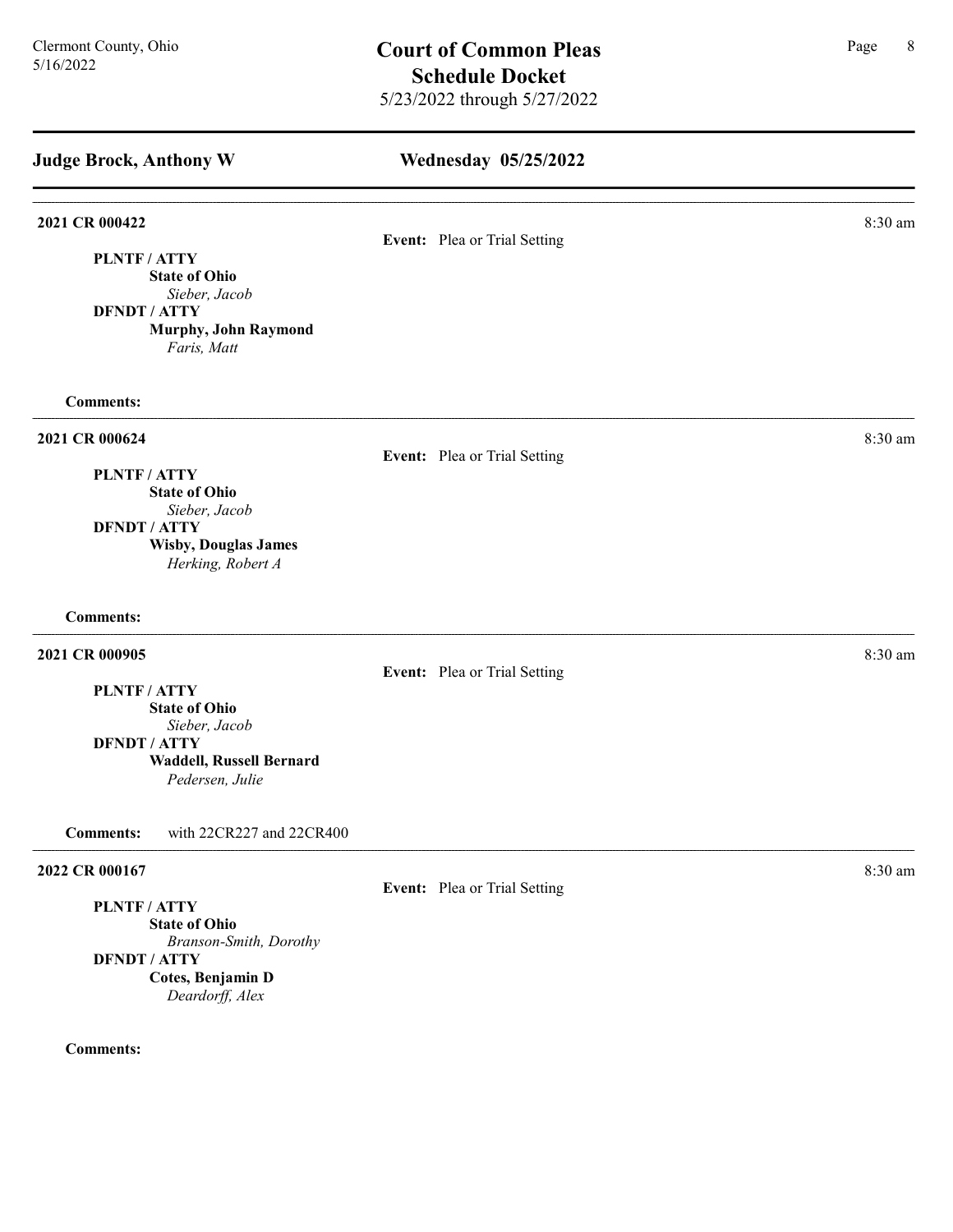| <b>Judge Brock, Anthony W</b>                                                                                                          | <b>Wednesday 05/25/2022</b>  |         |  |
|----------------------------------------------------------------------------------------------------------------------------------------|------------------------------|---------|--|
| 2022 CR 000211<br>PLNTF / ATTY<br><b>State of Ohio</b><br>Sieber, Jacob                                                                | Event: Plea or Trial Setting | 8:30 am |  |
| <b>DFNDT / ATTY</b><br>Perry, Kordale Kavaun<br>Huddleston, Emily                                                                      |                              |         |  |
| <b>Comments:</b>                                                                                                                       |                              |         |  |
| 2022 CR 000227<br>PLNTF / ATTY<br><b>State of Ohio</b><br>Sieber, Jacob<br><b>DFNDT / ATTY</b><br><b>Waddell, Russell B</b>            | Event: Plea or Trial Setting | 8:30 am |  |
| Pedersen, Julie<br>with 21CR905 and 22CR400<br><b>Comments:</b><br>2022 CR 000352                                                      |                              | 8:30 am |  |
| PLNTF / ATTY<br><b>State of Ohio</b><br>Sieber, Jacob<br><b>DFNDT / ATTY</b><br><b>Fulton III, Francis Robert</b><br>Huddleston, Emily | Event: Plea or Trial Setting |         |  |
| <b>Comments:</b>                                                                                                                       |                              |         |  |
| 2022 CR 000356<br>PLNTF / ATTY<br><b>State of Ohio</b>                                                                                 | Event: Plea or Trial Setting | 8:30 am |  |

Sieber, Jacob DFNDT / ATTY Elam, Aaron M Faris, Matt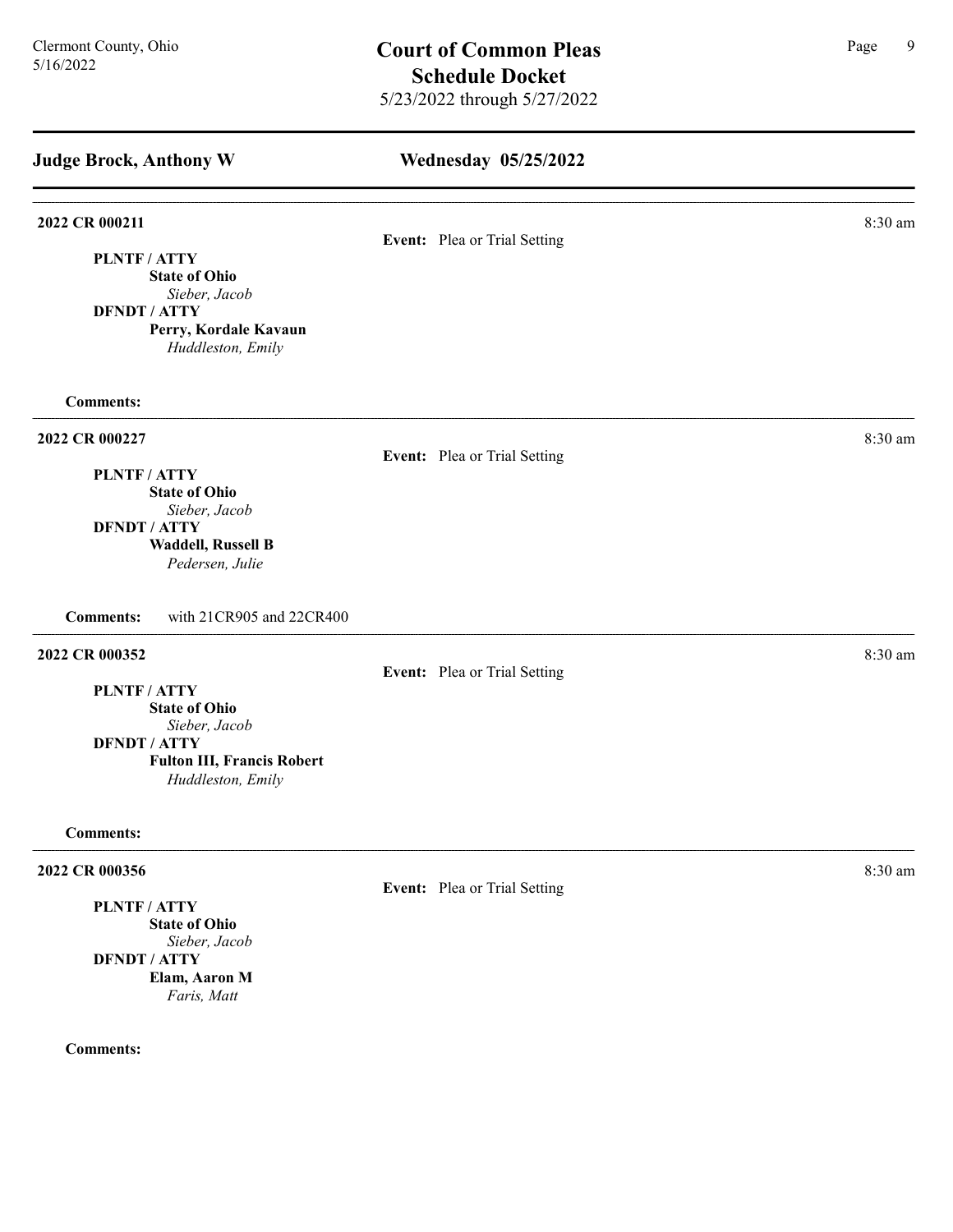| <b>Judge Brock, Anthony W</b>                                  | Wednesday 05/25/2022                                 |           |
|----------------------------------------------------------------|------------------------------------------------------|-----------|
| 2022 CR 000399                                                 | Event: Pre-Trial                                     | 8:30 am   |
| PLNTF/ATTY                                                     |                                                      |           |
| <b>State of Ohio</b>                                           |                                                      |           |
| Sieber, Jacob                                                  |                                                      |           |
| <b>DFNDT / ATTY</b>                                            |                                                      |           |
| <b>Wisby, Douglas J</b>                                        |                                                      |           |
| Herking, Robert A                                              |                                                      |           |
| <b>Comments:</b>                                               |                                                      |           |
| 2022 CR 000400                                                 |                                                      | $8:30$ am |
|                                                                | Event: Plea or Trial Setting                         |           |
| PLNTF / ATTY                                                   |                                                      |           |
| <b>State of Ohio</b><br>Sieber, Jacob                          |                                                      |           |
| <b>DFNDT / ATTY</b>                                            |                                                      |           |
| Waddell, Russell Bernard                                       |                                                      |           |
| Pedersen, Julie                                                |                                                      |           |
| <b>Comments:</b><br>with 21CR905 and 22CR227                   |                                                      |           |
| 2022 CVH 00124                                                 |                                                      | 8:30 am   |
|                                                                | Event: Status Conference                             |           |
| <b>PLNTF/ATTY</b>                                              |                                                      |           |
| <b>Total Quality Logistics LLC</b>                             |                                                      |           |
| Giles, Brian                                                   |                                                      |           |
| <b>DFNDT / ATTY</b><br><b>Queen Business Solutions LLC LLC</b> |                                                      |           |
|                                                                |                                                      |           |
| <b>Comments:</b>                                               |                                                      |           |
| 2022 CR 000046                                                 |                                                      | 9:00 am   |
| PLNTF / ATTY                                                   | Event: Motion for Intervention in Lieu of Conviction |           |
| <b>State of Ohio</b>                                           |                                                      |           |

Sieber, Jacob DFNDT / ATTY Cochran, Kimberly K Huddleston, Emily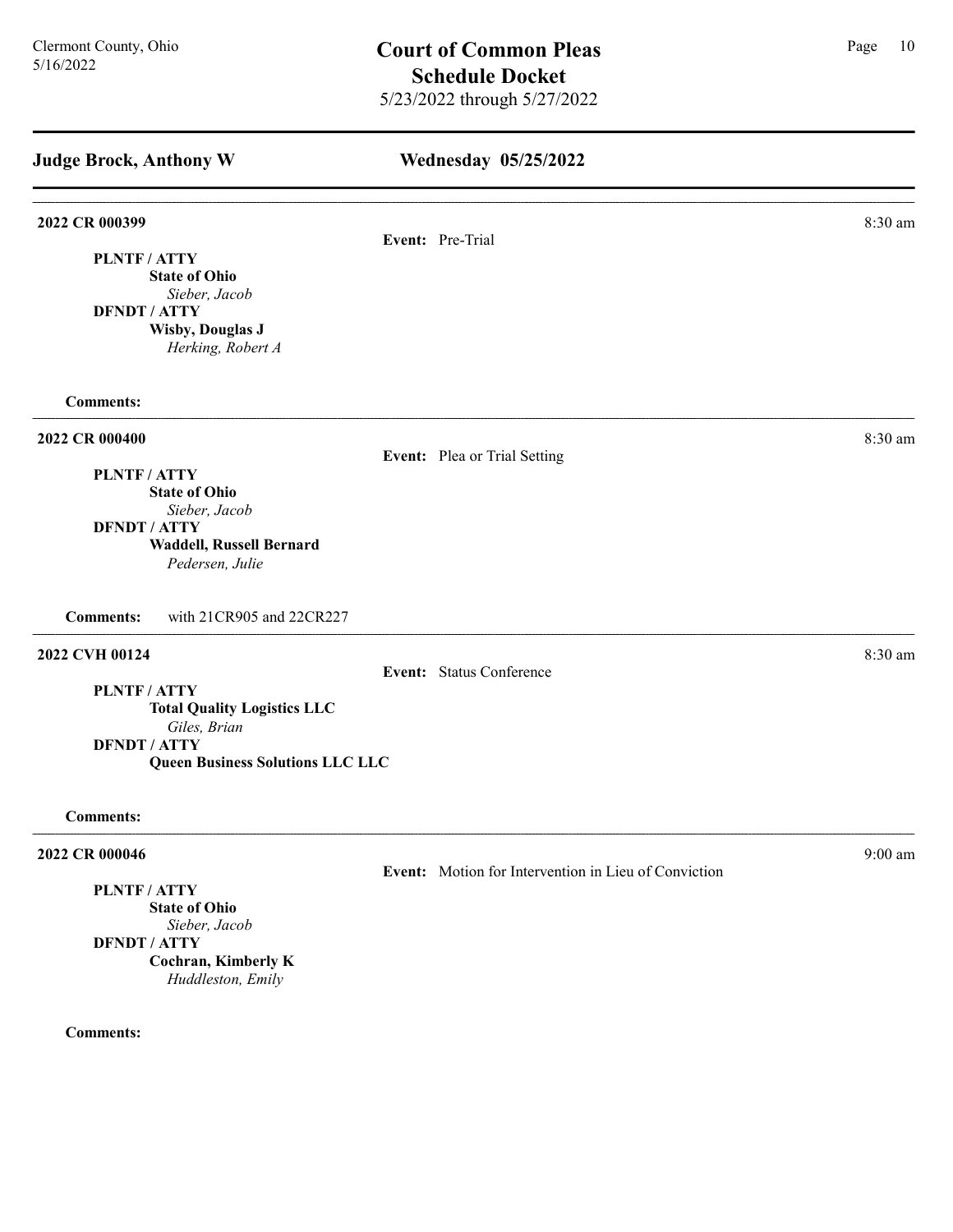# Wednesday 05/25/2022

2022 CR 000189 9:00 am 9:00 9:00 9:00 am

Event: Sentencing

PLNTF / ATTY State of Ohio

Sieber, Jacob DFNDT / ATTY

Murphy, Brenden Ray Huddleston, Emily

Comments:

**2021 CR 000665** 10:00 am 10:00 am 10:00 am 10:00 am 10:00 am 10:00 am 10:00 am 10:00 am 10:00 am 10:00 am 10:00 am 10:00 am 10:00 am 10:00 am 10:00 am 10:00 am 10:00 am 10:00 am 10:00 am 10:00 am 10:00 am 10:00 am 10:00 a

Event: Primary Court trial-1 day

# PLNTF / ATTY

State of Ohio Sieber, Jacob DFNDT / ATTY Shrider, Ashley N Pedersen, Julie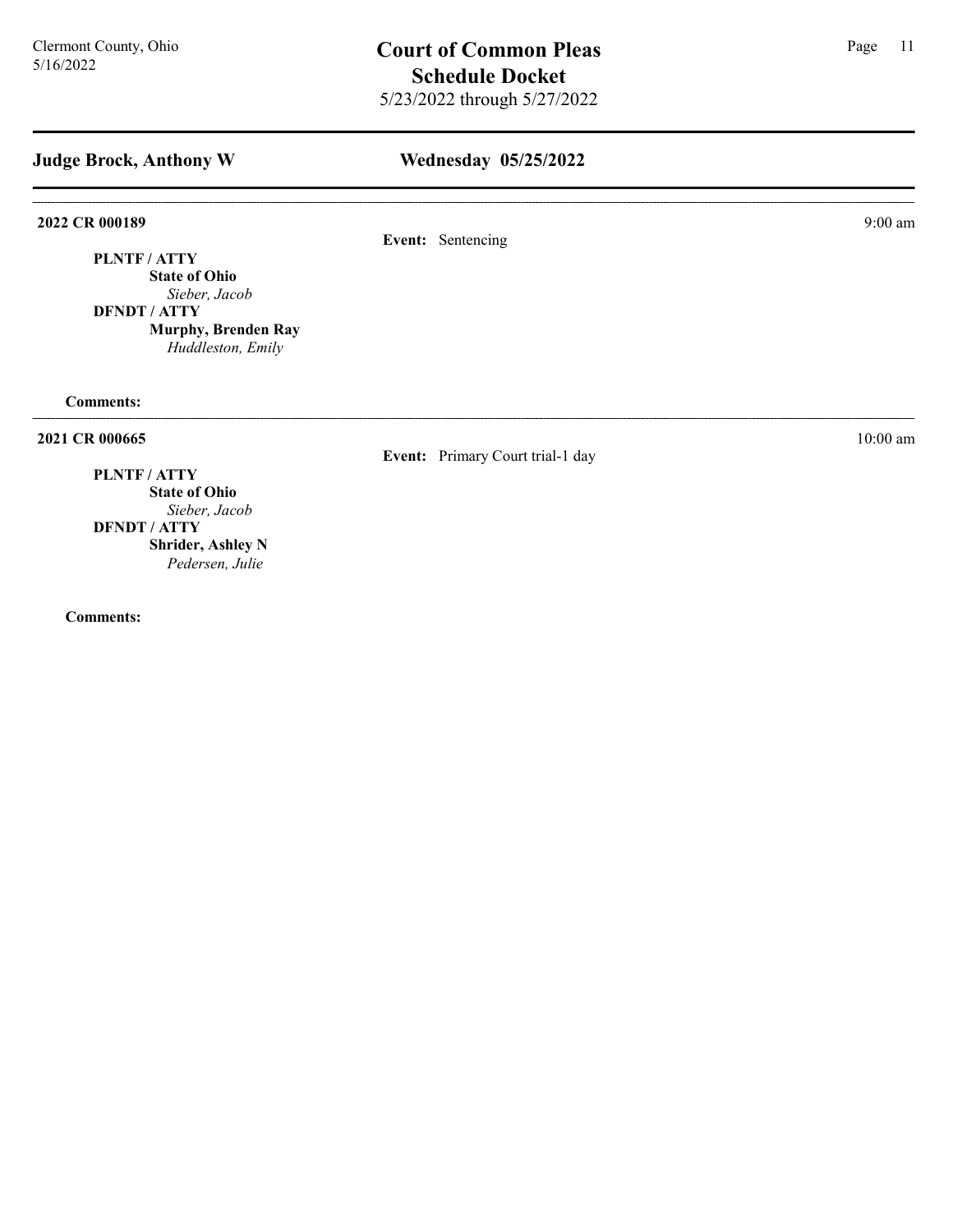### Thursday 05/26/2022

Event: Sentencing on Community Control Violation

Event: Sentencing on Community Control Violation

**2019 CR 000682** 8:30 am **8.30 am** 

PLNTF / ATTY State of Ohio Sieber, Jacob DFNDT / ATTY Sharp, Jacob

Pedersen, Julie

Comments: SCCV on 19CR829 and Sentencing 21CR660

#### **2019 CR 000829** 8:30 am **8.30 am**

PLNTF / ATTY

State of Ohio Sieber, Jacob DFNDT / ATTY Sharp, Jacob R

Pedersen, Julie

Comments: with SCCV 19CR682 and Sentencing 21CR660

## **2020 CR 000830** 8:30 am **8:30 am**

Event: Plea or Trial Setting

PLNTF / ATTY

State of Ohio Sieber, Jacob

DFNDT / ATTY

Egan, Shane A

Faris, Matt

#### Comments:

#### **2021 CR 000089** 8:30 am **8:30 am**

Event: Violation of Intervention in Lieu of Conviction

PLNTF / ATTY State of Ohio Sieber, Jacob

DFNDT / ATTY Robinson, Ashley Stapp, Patrick

Comments: with Sentencing on 22CR147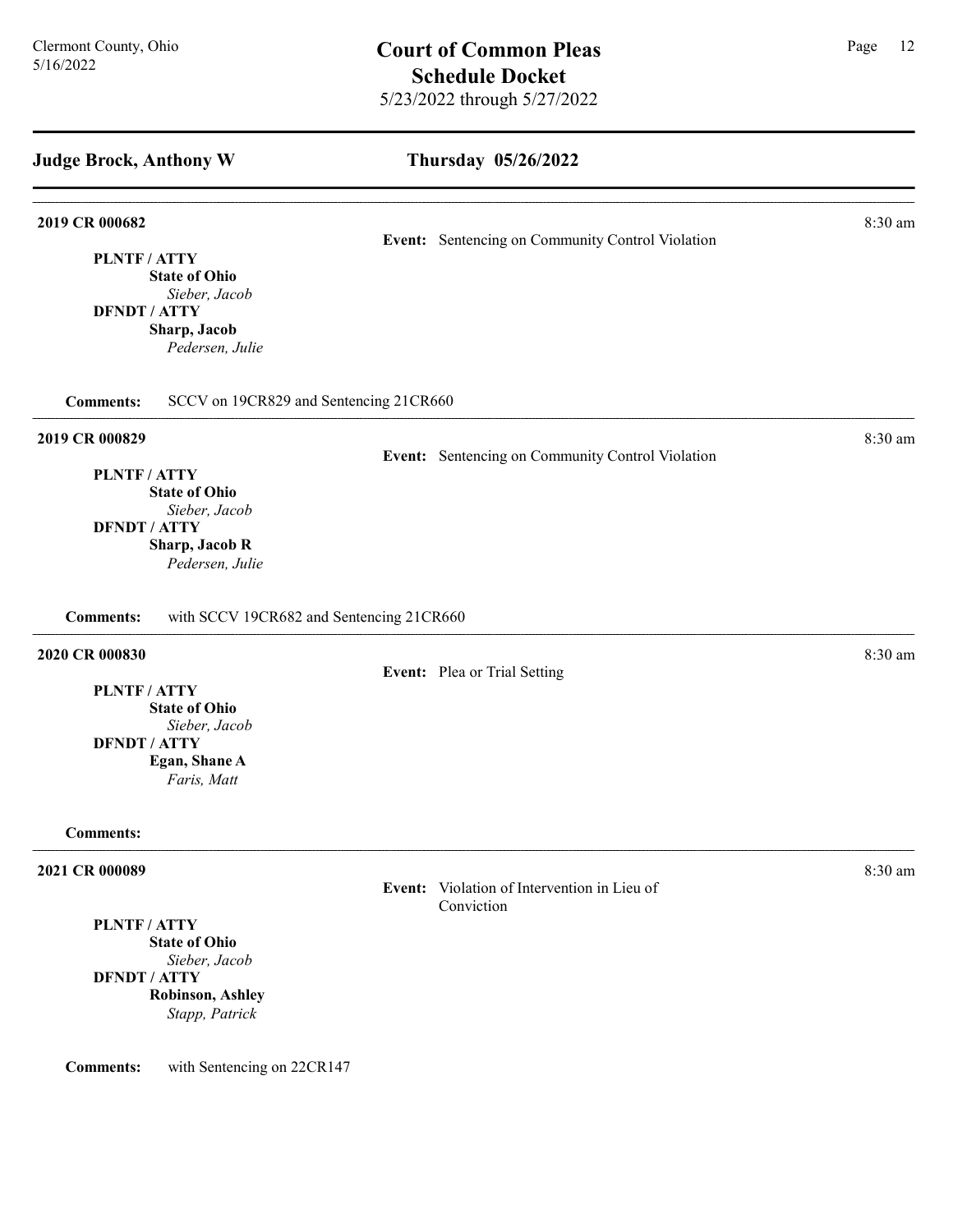## Thursday 05/26/2022

### **2021 CR 000660** 8:30 am **8:30 am**

PLNTF / ATTY State of Ohio Sieber, Jacob DFNDT / ATTY Sharp, Jacob R Pedersen, Julie

Comments: with SCCV on 19CR682 and 829

### **2021 CR 000911** 8:30 am **8:30 am**

Event: Pre-Trial

Event: Sentencing

PLNTF / ATTY State of Ohio Sieber, Jacob DFNDT / ATTY

Jones JR, Raymond Albert Mikita, William H

Comments:

### 2021 CR 001093 8:30 am

PLNTF / ATTY

State of Ohio Sieber, Jacob

DFNDT / ATTY

Gibson, Randace Breeze Faris, Matt

Comments:

#### 2022 CR 000297 8:30 am

PLNTF / ATTY

State of Ohio Sieber, Jacob DFNDT / ATTY Mcneal, Charlee Danielle

Huddleston, Emily

### Comments:

Event: Motion for Intervention in Lieu of Conviction

Event: Plea or Trial Setting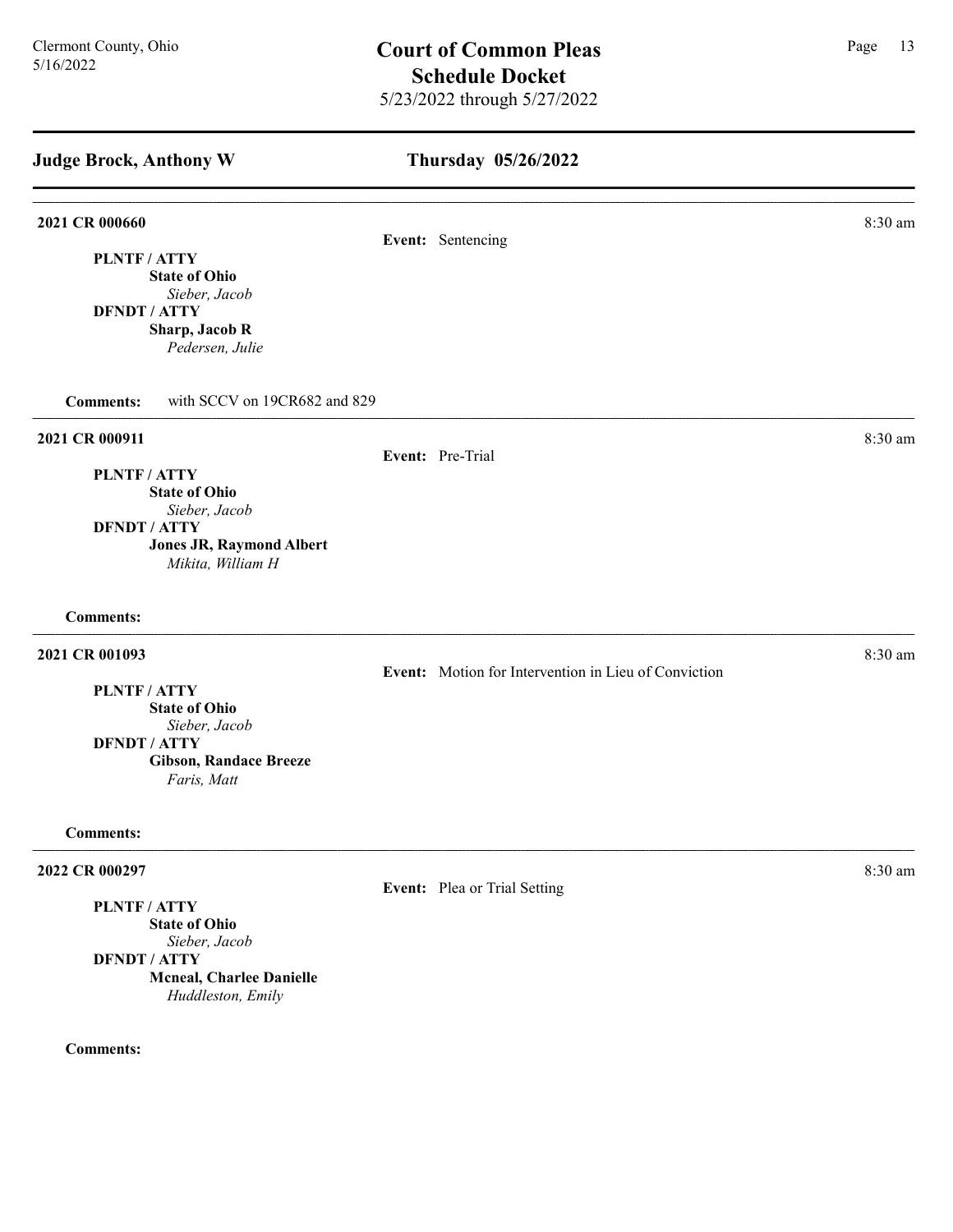| <b>Judge Brock, Anthony W</b>             | Thursday 05/26/2022 |         |
|-------------------------------------------|---------------------|---------|
| 2022 CR 000340                            | Event: Pre-Trial    | 8:30 am |
| PLNTF / ATTY<br><b>State of Ohio</b>      |                     |         |
| Sieber, Jacob                             |                     |         |
| <b>DFNDT / ATTY</b>                       |                     |         |
| Boyd, Joshua<br>Pedersen, Julie           |                     |         |
| <b>Comments:</b>                          |                     |         |
| 2022 CR 000406                            |                     | 8:30 am |
|                                           | Event: Pre-Trial    |         |
| PLNTF / ATTY<br><b>State of Ohio</b>      |                     |         |
| Sieber, Jacob                             |                     |         |
| <b>DFNDT / ATTY</b><br>West, Sylvia Marie |                     |         |
| Faris, Matt                               |                     |         |
| <b>Comments:</b>                          |                     |         |
| 2022 CR 000411                            |                     | 8:30 am |
|                                           | Event: Pre-Trial    |         |
| PLNTF / ATTY<br><b>State of Ohio</b>      |                     |         |
| Sieber, Jacob                             |                     |         |
| <b>DFNDT / ATTY</b><br>O'roark, Yvonne    |                     |         |
| Pedersen, Julie                           |                     |         |
| <b>Comments:</b>                          |                     |         |
| 2022 CR 000417                            |                     | 8:30 am |
|                                           | Event: Pre-Trial    |         |
| PLNTF / ATTY<br><b>State of Ohio</b>      |                     |         |
| Sieber, Jacob                             |                     |         |
| <b>DFNDT / ATTY</b>                       |                     |         |
| Kapitula, Sergey A<br>Bartlett, Justin W  |                     |         |
|                                           |                     |         |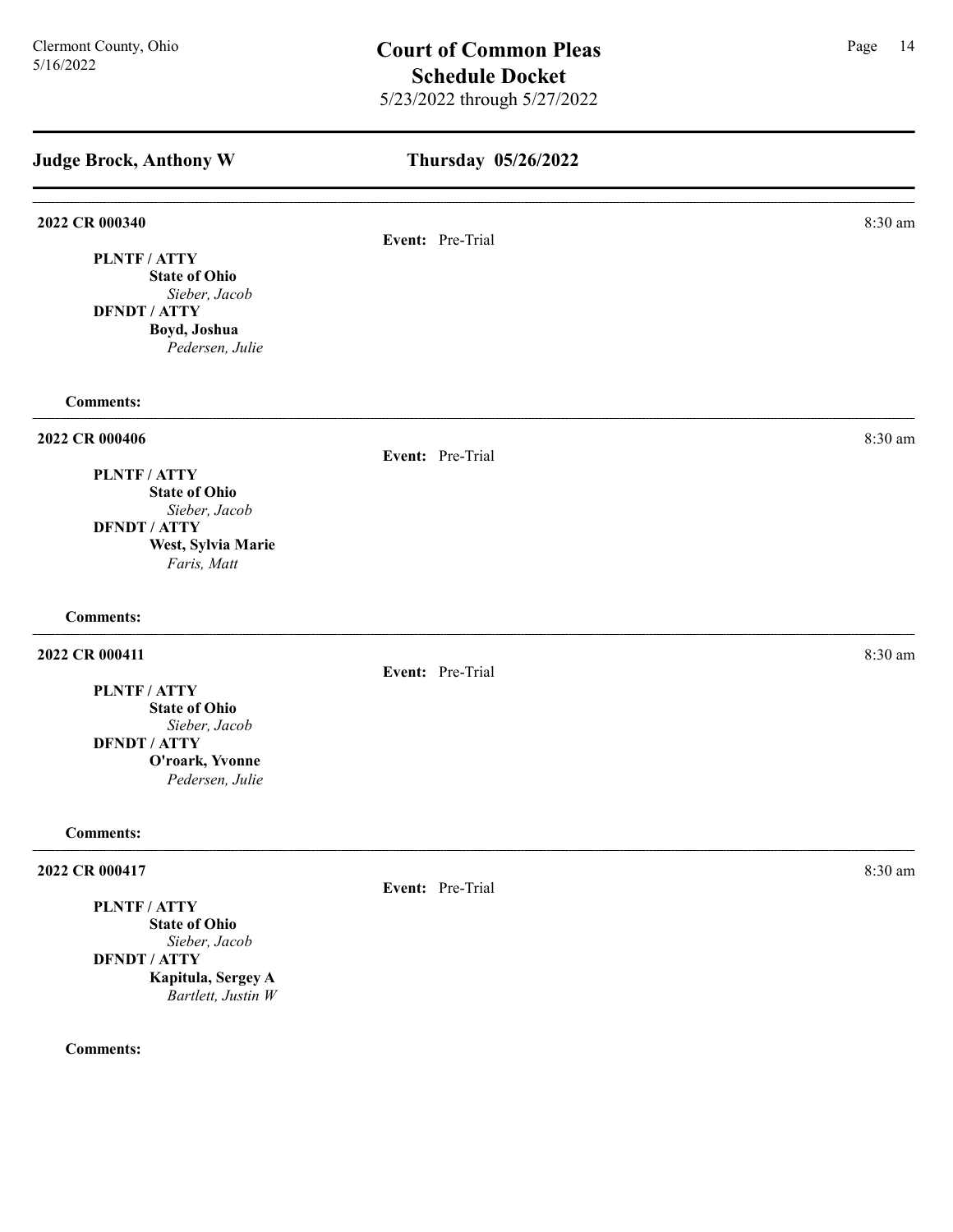| <b>Judge Brock, Anthony W</b>                                                                                                                                                         | Thursday 05/26/2022      |           |
|---------------------------------------------------------------------------------------------------------------------------------------------------------------------------------------|--------------------------|-----------|
| 2022 CVH 00157<br>PLNTF / ATTY<br>JP Morgan Chase Bank NA<br>Goldstein, Jessica E<br><b>DFNDT / ATTY</b><br>Minshall, Marc A                                                          | Event: Status Conference | 8:30 am   |
| <b>Comments:</b>                                                                                                                                                                      |                          |           |
| 2022 CVH 00159<br><b>PLNTF/ATTY</b><br><b>Total Quality Logistics LLC</b><br>Fagel, Barry F<br><b>DFNDT / ATTY</b><br><b>Sheehan Towing Inc</b><br>Dodson, Kara<br>Soles JR, Robert E | Event: Status Conference | 8:30 am   |
| <b>Comments:</b>                                                                                                                                                                      |                          |           |
| 2021 CR 000992<br><b>PLNTF/ATTY</b><br><b>State of Ohio</b><br>Sieber, Jacob<br><b>DFNDT / ATTY</b><br>McDonald, Jason M<br>Hoover, Marie                                             | Event: Sentencing        | $9:00$ am |
| <b>Comments:</b>                                                                                                                                                                      |                          |           |
| 2022 CR 000147<br>PLNTF / ATTY<br><b>State of Ohio</b><br>Sieber, Jacob<br><b>DFNDT / ATTY</b><br><b>Robinson, Ashley N</b><br>Huddleston, Emily                                      | Event: Sentencing        | $9:00$ am |

Comments: with ILCV on 21CR89